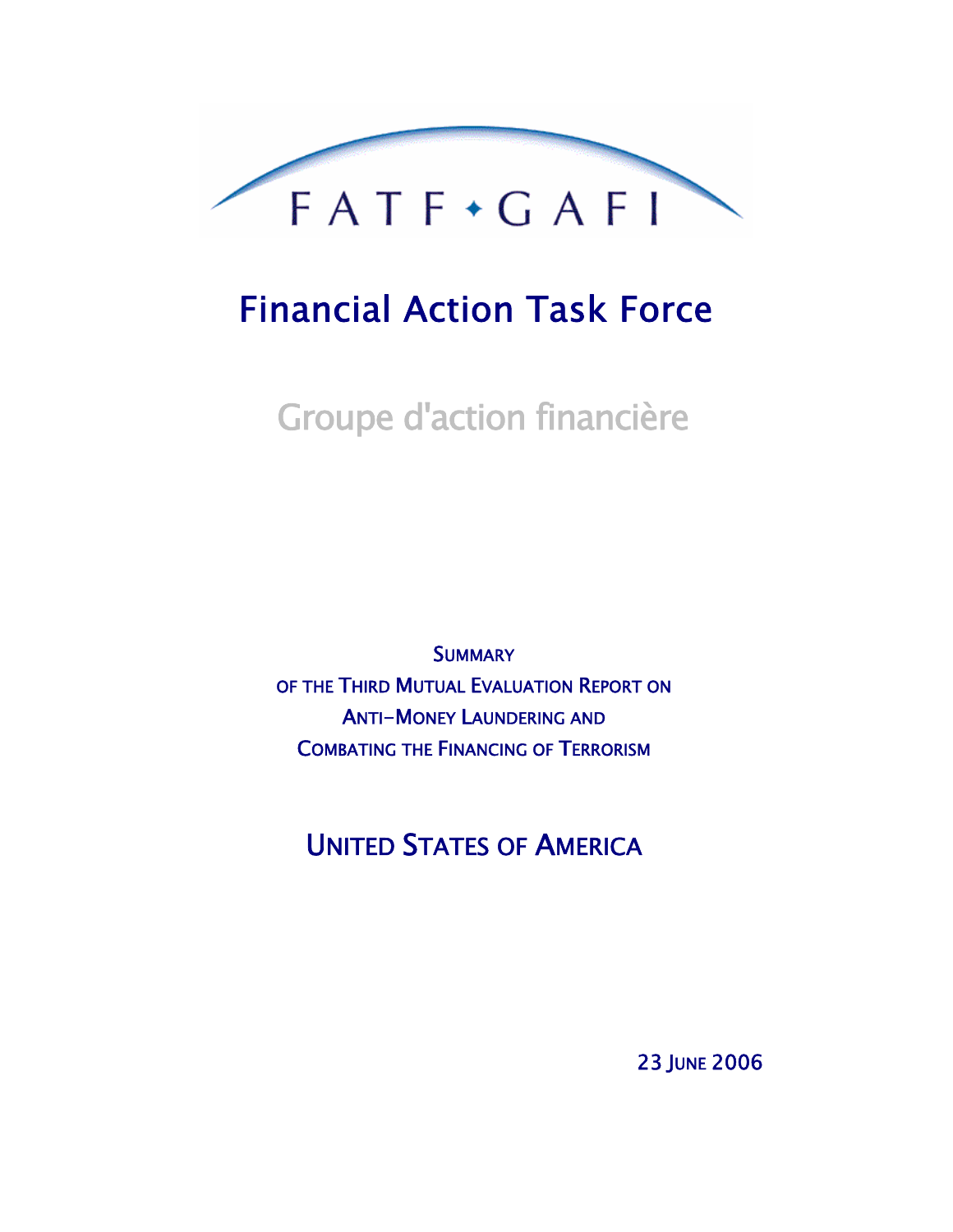**© 2006 FATF/OECD** 

**All rights reserved. No reproduction or translation of this publication may be made without prior written permission. Applications for such permission should be made to: FATF Secretariat, 2 rue André Pascal 75775 Paris Cedex 16, France Fax 33-1-44306137 or contact@fatf-gafi.org**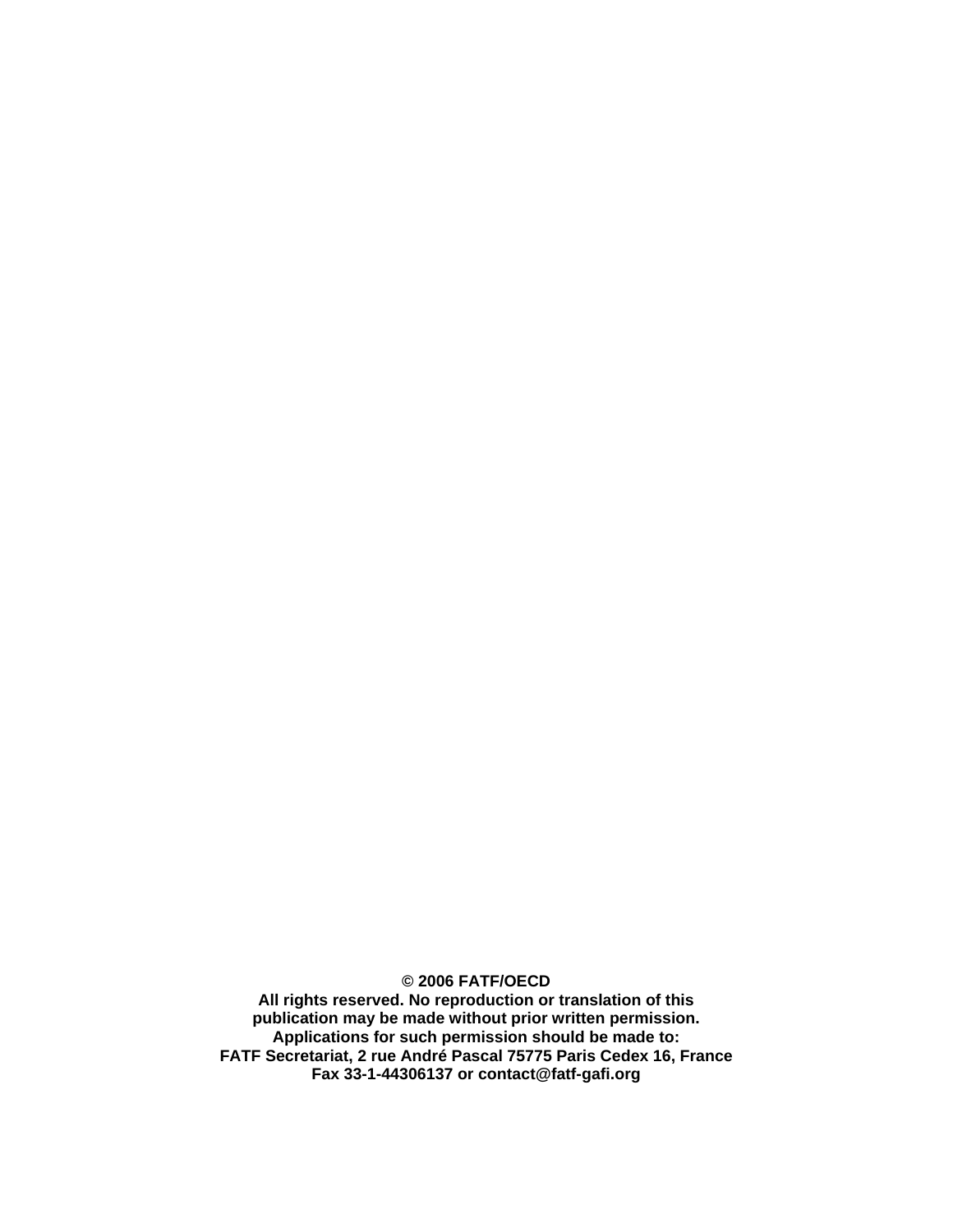# **SUMMARY**

## **1. BACKGROUND INFORMATION**

1. This report provides a summary of the anti-money laundering (AML)/counter-terrorist financing (CFT) measures in place in the United States (U.S.) as of 5 May 2006 (shortly after the on-site visits). The report describes and analyzes those measures, and provides recommendations on how certain aspects of the system could be strengthened. It also sets out the U.S.'s levels of compliance with the FATF 40+9 Recommendations (see the attached table on the Ratings of Compliance with the FATF Recommendations).

2. The U.S. has significantly strengthened its overall AML/CFT measures since its last mutual evaluation (June 1997), implementing a very large number of statutory amendments and structural changes. The most high-profile development was the enactment of the Uniting and Strengthening America by Providing Appropriate Tools Required to Intercept and Obstruct Terrorism Act of 2001 (USA PATRIOT Act). The U.S. authorities are committed to identifying, disrupting, and dismantling money laundering and terrorist financing networks. They seek to combat money laundering and terrorist financing on all fronts, including by aggressively pursuing financial investigations. These efforts have produced impressive results in terms of prosecutions, convictions, seizures, asset freezing, confiscation and regulatory enforcement actions. Overall, the U.S. has implemented an effective AML/CFT system, although there are remaining concerns in relation to some of the specific requirements for undertaking customer due diligence, the availability of corporate ownership information, and the requirements applicable to certain designated non-financial businesses and professions (DNFBPs).

#### **2. LEGAL SYSTEM AND RELATED INSTITUTIONAL MEASURES**

3. Sections 1956 and 1957 of Title 18 of the United States Code criminalize four different types of money laundering: basic money laundering; international money laundering (where criminal proceeds are moved in or out of the U.S.); money laundering in the context of an undercover "sting" case (where the money being laundered has been represented by a law enforcement officer as being criminal proceeds); and knowingly spending greater than USD 10,000 in criminal proceeds. The U.S. has adopted a list approach to define the scope of predicate offenses. The list includes a wide range of predicate offenses in almost all of the 20 designated categories of offenses set out in the Glossary to the FATF 40 Recommendations. However, only 12 out of the 20 designated categories of offences are covered by U.S. law as predicate offenses for money laundering if they occurred in another country. Criminal sanctions for money laundering are effective and dissuasive (e.g. a fine of not more than USD 500,000 or twice the value of the property involved in the transaction and/or imprisonment for up to 20 years). The U.S. proactively investigates and prosecutes money laundering cases and has a record of successful prosecutions and convictions over a number of years. At the federal level, in fiscal year 2005, the U.S. convicted 1,075 defendants of 18 USC 1956/1957 money laundering violations. Additional money laundering convictions have been obtained at the state level. While there are a few deficiencies in the criminalization of money laundering, particularly in relation to the coverage of foreign predicate offences, this record demonstrates that the system is working effectively overall.

4. Title 18 also creates four autonomous federal offenses which deal directly with financing of terrorism or terrorist organizations: providing material support for commission of certain terrorism related offenses; providing material support or resources to a designated foreign terrorist organization (FTO); providing or collecting terrorist funds; and concealing or disguising either material support to FTOs or funds used or to be used for terrorist acts. These offenses are each predicate offenses for money laundering. Additionally, violations of Executive Order 13224 (EO 13224) which prohibits, among other things, the contribution of funds to certain designated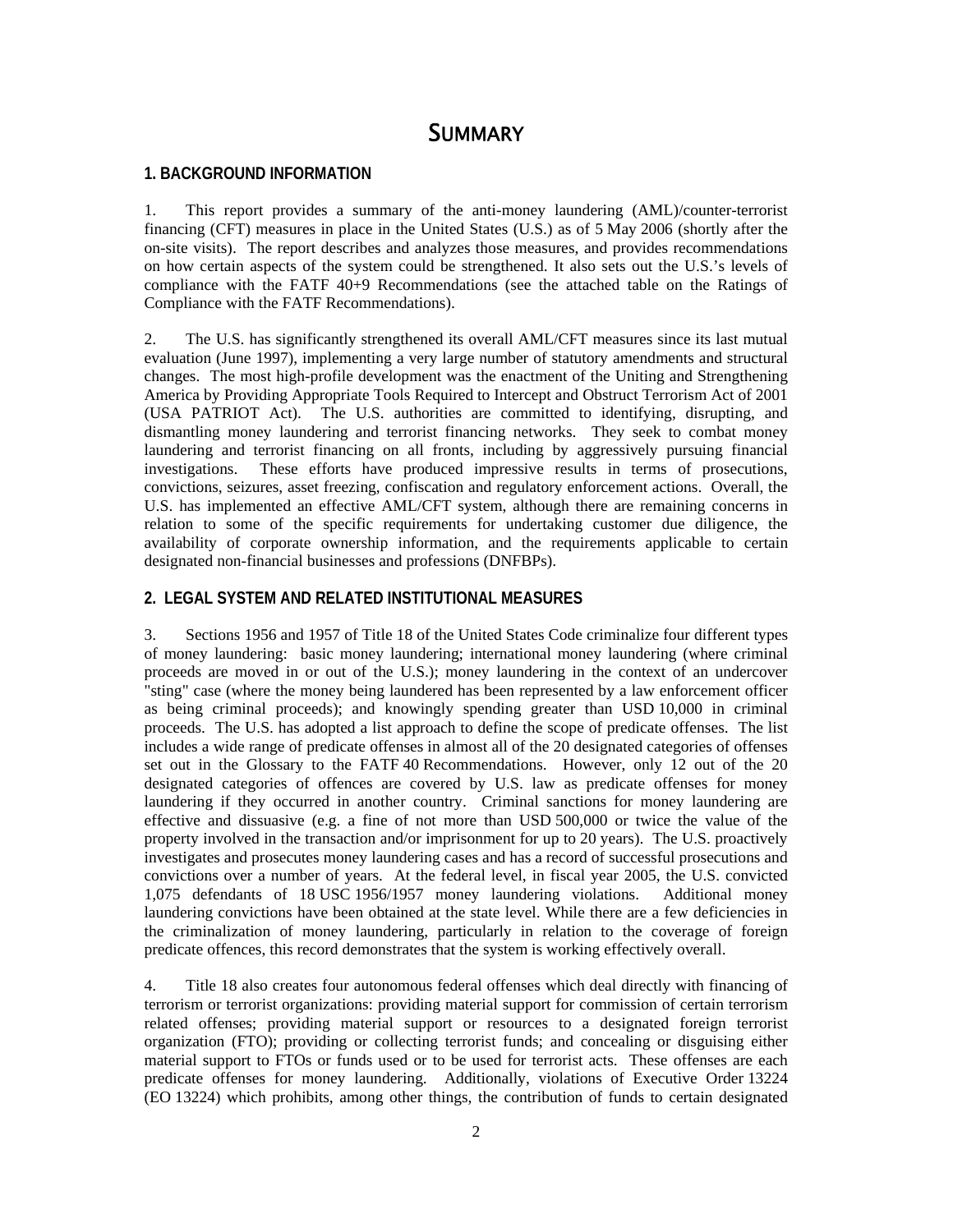persons and organizations are *de facto* terrorist financing offenses. Together, these offenses cover all of the conduct required by the United Nations Convention for the Suppression of the Financing of Terrorism (1999). Penalties include fines and significant terms of imprisonment. The U.S. has convicted 54 persons of terrorist financing offenses and an additional 72 cases are pending.

5. The Bank Secrecy Act (BSA), which was substantially amended by the USA PATRIOT Act in 2001, provides the basis for most of the preventive measures applied to the financial sector and other businesses, as discussed in section 3 below.

6. The U.S. has parallel civil and criminal forfeiture systems, which provide for the forfeiture of both the instrumentalities and proceeds of crime. The combination of both confiscation proceedings provides for effective asset recovery. Administrative forfeiture can also be applied under certain conditions. Some enhancements could be made to an otherwise effective regime, including extending the range of predicate offenses and allowing for equivalent value pre-trial seizure. The U.S. has made a priority of the recovery of criminal assets and is systematically and vigorously pursuing seizure and confiscation. The amounts seized and forfeited are substantial, totaling USD 767.4 million in 2005.

7. Overall, the U.S. has built a solid and well-structured system aiming at effective implementation of the UN sanctions under S/RES/1267(1999) and S/RES/1373(2001). A designation under EO 13224 puts U.S. persons on notice that they are prohibited from having dealings with those specific persons, must block their assets and must report these actions to the Office of Foreign Assets Control (OFAC) which administers and enforces the EO 13224 sanctions and certain other terrorism-related programs targeting specific groups. However, while the obligation under S/RES/1267(1999) is to freeze the assets of those persons designated by the UN's 1267 Committee, the U.S. has not specifically included the individual Taliban names in EO 13224. Instead, it has simply designated the Taliban as an entity, whereby all individuals involved in that organization are deemed to be included. The implementation in this manner of the obligations resulting from S/RES/1267(1999) raises the question as to whether and to what extent a country can deviate from the text of a UN Security Council Resolution when implementing its obligations.

8. As of 19 August 2005, the U.S. had frozen/blocked a total of USD 281,372,910 of terroristrelated assets (including over USD 264,935,075 related to the Taliban). OFAC uses to good effect the powerful legal and structural means at its disposal to fulfill its mission with respect to specifically targeted terrorist groups. However, a real challenge lies in effecting compliance given the sheer number of persons and entities affected by the designations. Monitoring of compliance by the less or non-regulated sectors (such as DNFBPs) and the state-regulated industries is problematic, and will require further efforts.

9. The U.S. financial intelligence unit is the Financial Crimes Enforcement Network (FinCEN), located within Treasury. Created in 1990, it is one of the founding members of the Egmont Group. Overall, FinCEN substantially meets the requirements of Recommendation 26; however, there are a few issues that should be addressed to improve its effectiveness and strengthen its role in the AML/CFT chain. FinCEN receives a very large number of reports annually—over 14 million in 2004, including over 600,000 suspicious activity reports (SARs). About 30% of the reports are currently received electronically, and FinCEN is working towards increasing electronic filing substantially. At present, given the volume of reports received, FinCEN devotes its analytical resources to those SARs considered most valuable to law enforcement (in particular, those related to suspected terrorist financing activity). FinCEN provides broad and, in some circumstances, direct access to its databases by certain law enforcement agencies, but this must be properly managed to maintain FinCEN's key role within the AML/CTF chain, including its analytical functions and ability to study ML/FT methods, trends and typologies. Additionally, because some agencies hold the position that they are better able to make their own analysis of BSA data, FinCEN should focus on the challenge of promoting the added-value of its analytical products to law enforcement. Although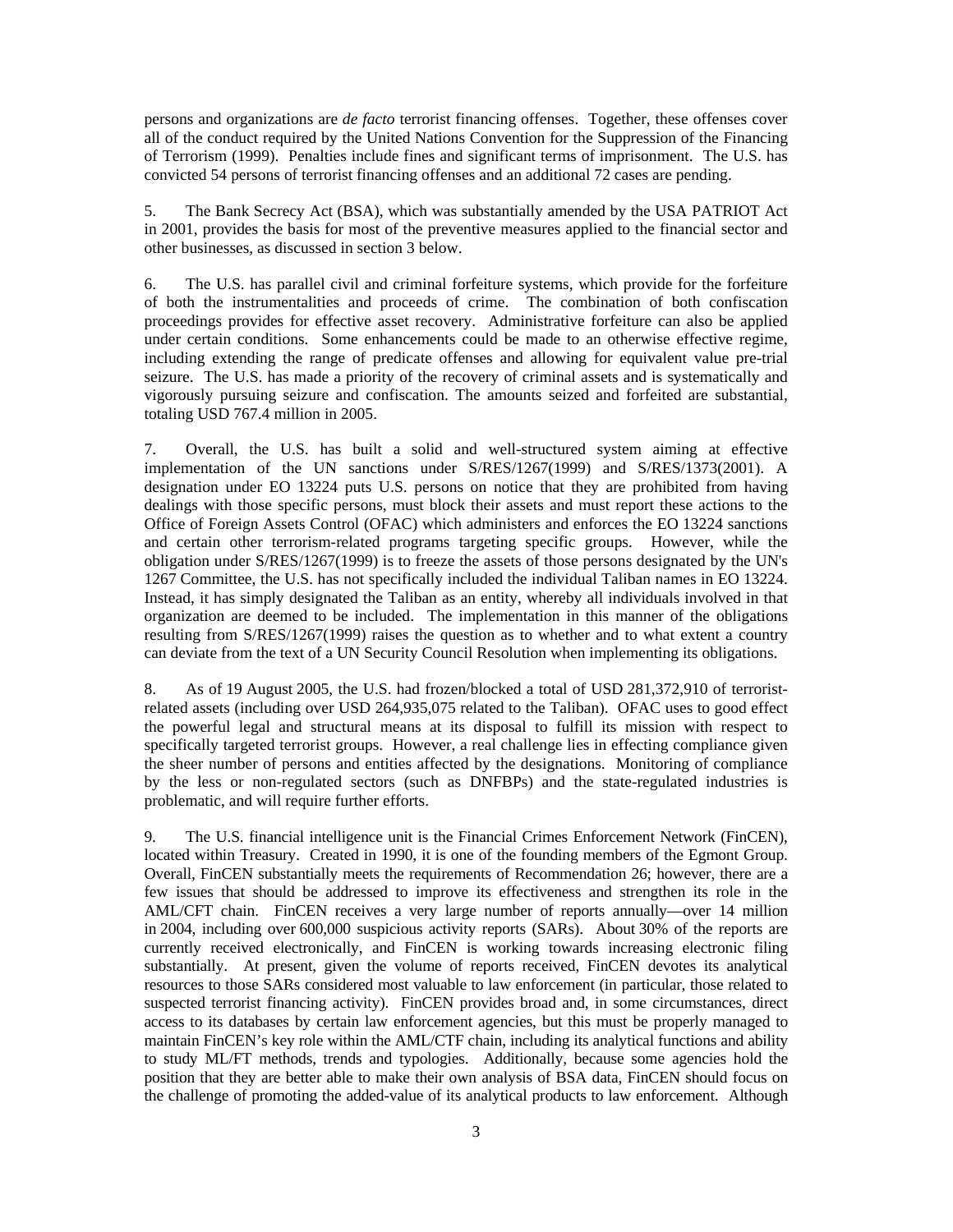FinCEN provides various types of guidance and general feedback to domestic financial institutions and DNFBPs regarding the detection and reporting of suspicious activity, further efforts are required, given that the quality of SARs varies substantially from institution to institution. Additionally, FinCEN should ensure that terrorism-related information in requests from foreign FIUs is not shared with law enforcement without the prior authorization of the foreign FIU (in accordance with the international principles of information exchange established by the Egmont Group).

10. The U.S. has designated law enforcement authorities that have responsibility for ensuring that ML/FT offenses are properly investigated. These authorities have adequate powers, are producing good results and seem to be working effectively. Investigatory jurisdiction for the crime of money laundering rests by statute with the Department of Justice (which is the central authority for the investigation and prosecution of federal laws in the U.S., including the federal ML/FT offenses), the Treasury, the Department of Homeland Security, and the U.S. Postal Service. The FBI investigates money laundering relating to the many predicate crimes over which it has jurisdiction, while the DEA investigates money laundering specifically as it relates to the proceeds of drug trafficking. Immigration and Customs Enforcement (ICE) and Customs and Border Protection (CBP) focus on deterring, interdicting, and investigating ML/FT threats arising from the movement of people and goods into and out of the U.S. ICE investigates financial crime related to cross-border activities and in 2005 made 1,569 arrests for money laundering-related offences, 248 of which were for violation of 18 USC 1956/1957. The Internal Revenue Service Criminal Investigation (IRS-CI) has investigative jurisdiction for all money laundering crimes and for currency reporting violations under the BSA, except for those involving cross-border activities. IRS-CI conducts about 1,600 money laundering investigations each year. Additionally, many law enforcement agencies have units that specialize in investigating the proceeds of crime and are staffed with trained financial investigators. Numerous interagency working groups and task forces also specialize in ML/FT investigations, including the High Intensity Financial Crime Areas and the FBI-led multi-agency Joint Terrorism Task Forces. Law enforcement authorities have all of the normal search and seizure powers, as well as powers to use special investigative techniques such as wiretaps, controlled delivery, undercover techniques and Geographic Targeting Orders.

11. With respect to cross-border cash transfers, the U.S. has implemented a declaration and disclosure system that applies to incoming or outgoing physical transportations (by person, by container, or by mail) of cash and monetary instruments exceeding USD 10,000. The data collected on the declaration forms is maintained in a computerized database which is available to all competent authorities involved in AML/CFT enforcement (including FinCEN). These systems are enforced through intelligence-driven targeting, inbound and outbound surprise examinations, random checks and increased scrutiny of courier hubs. Persons who make false disclosures or declarations are subject to a wide range of criminal, civil and administrative sanctions, including seizure and forfeiture of the funds involved. Overall, these measures are working effectively. From 2001 through February 2005, ICE arrested more than 260 individuals and seized more than USD 107 million in relation to bulk cash smuggling violations.

#### **3. PREVENTIVE MEASURES - FINANCIAL INSTITUTIONS**

12. Following the enactment of the USA PATRIOT Act in 2001, AML/CFT obligations have been extended across most of the key sectors of the U.S. financial services industry, which is very large, diverse and complex. The authorities have mostly applied a risk-based approach in determining which sectors should be subject to various AML requirements, and how covered financial institutions should apply their AML/CFT obligations. The vast majority of depository institutions are subject to the full range of BSA/AML requirements, including requirements to implement internal controls and procedures (the AML Program requirement), a Customer Identification Program (CIP), recordkeeping, and reporting of suspicious activities. In the securities sector, brokers and futures commission merchants are subject to similar requirements, but investment advisers and commodity trading advisors (some of which, as asset managers, meet the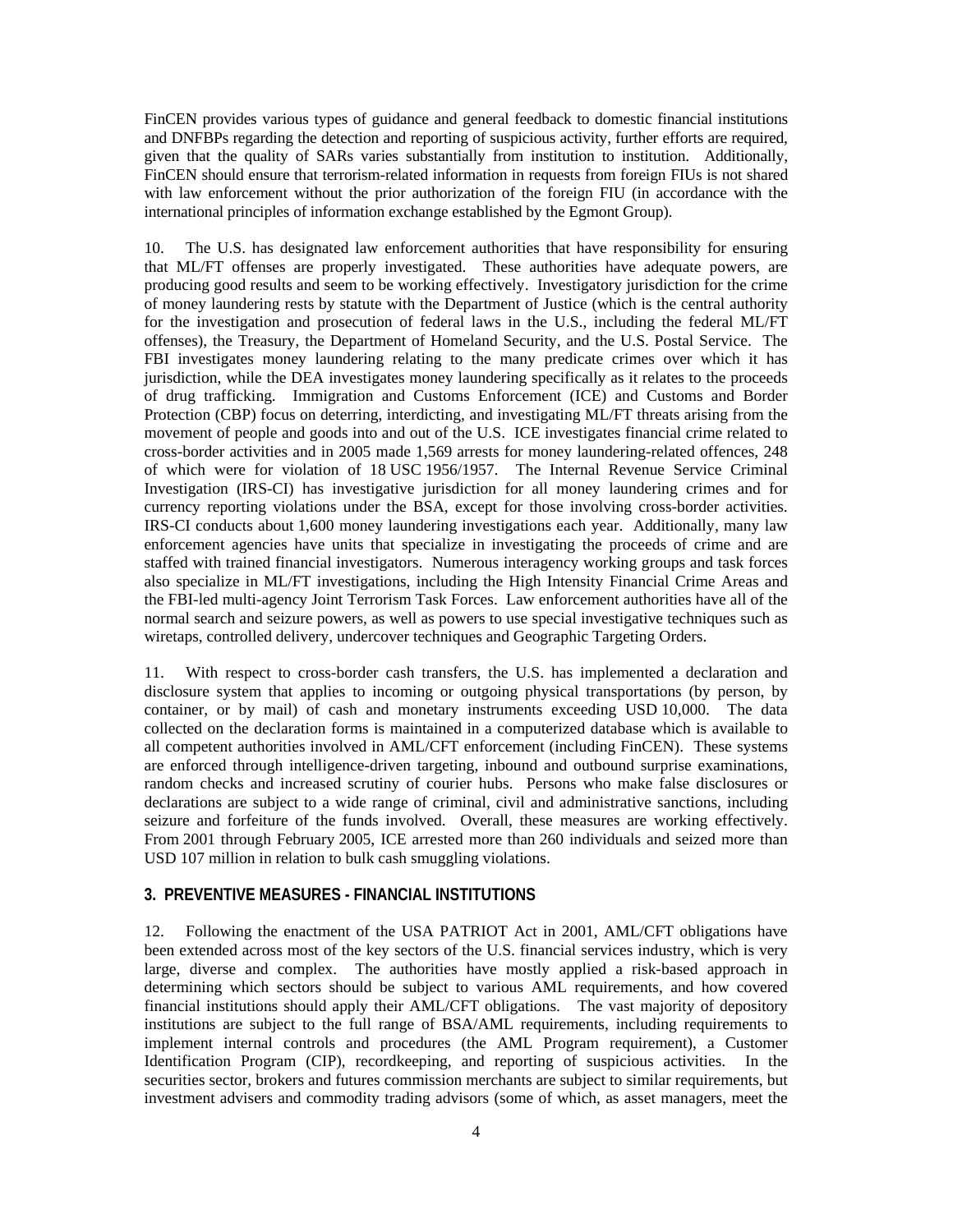FATF definition of a "financial institution") are not currently required to implement such measures. Life insurers (since May 2006) and money services businesses (MSBs) are required to establish AML Programs and file SARs, but are not subject to the CIP rules. There is no explicit federal requirement on insurance companies to verify the identity of each customer and form a reasonable belief that it knows the customer's true identity. Insurance agents and brokers are integrated into the AML Programs of their insurance company principals.

13. At the heart of the preventive measures is the requirement for financial institutions in the banking, securities, insurance and MSB sectors to establish AML Programs which must include, at a minimum: the development of internal policies, procedures and controls; the designation of a compliance officer; an ongoing employee training program; and, independent testing of BSA/AML compliance.

14. Overall, the U.S. regulations address in detail a substantial number of the FATF requirements on customer due diligence (CDD), but certain key elements of the FATF standards are not fully addressed by statute, although, in certain sectors, these elements are addressed by other enforceable means, such as the examination manual that has been developed by the Federal Banking Agencies. Covered entities in banking and securities sectors are required to implement a CIP, which must include risk-based procedures for verifying the identity of each customer to the extent reasonable and practical, and must enable the financial institution to form a reasonable belief that it knows the true identity of each customer. Core identification information must be collected at the time the customer seeks to open the account and must be verified within a reasonable time (generally considered to be no more than 30 days) after the account is established. In addition, financial institutions must identify and verify the identity of occasional customers prior to undertaking large currency transactions, purchasing certain financial instruments, or ordering wire transfers. The CIP must include procedures for responding to circumstances in which the financial institution cannot form a reasonable belief that it knows the customer's true identity (e.g. closing the account, placing restrictions on an account's use while verification is being undertaken, etc.). The identification procedures do not necessarily apply retroactively to existing customers, but are expected to be applied on a risk-sensitive basis to such customers.

15. There is no explicit legal obligation to undertake ongoing due diligence in all cases. The U.S. authorities interpret the suspicious activity reporting obligations as necessarily requiring institutions to have policies and procedures in place to undertake ongoing due diligence generally. This is based on the fact that the SAR regulations require financial institutions to report any transaction that "is not the sort in which the particular customer would normally be expected to engage, and the bank knows of no reasonable explanation for the transaction after examining the available facts."

16. The CIP rules do not require a financial institution to look through a customer to establish the identity of the beneficial owners in all cases. A financial institution is required to look through a non-individual customer to individuals with authority or control over the account when the financial institution cannot verify the customer's true identity using standard verification methods. Explicit statutory requirements to identify the beneficial owner before or during the course of establishing a business relationship apply in relation to certain private banking accounts opened or maintained for a foreign person, and correspondent accounts provided to certain non-U.S. banks and other financial institutions. In addition to the general risk-based approach, financial institutions are required by regulation to apply ongoing monitoring to certain correspondent and private banking accounts. The obligation more generally to undertake ongoing monitoring of accounts is implicit within the suspicious activity reporting (SAR) requirements.

17. MSBs do not maintain what would typically be considered account relationships with their customers. The obligation to obtain and verify the customer's name and address is triggered when a customer buys a monetary instrument involving currency in amounts of USD 3,000 to USD 10,000 inclusive, or makes a funds transfer of USD 3,000 or more.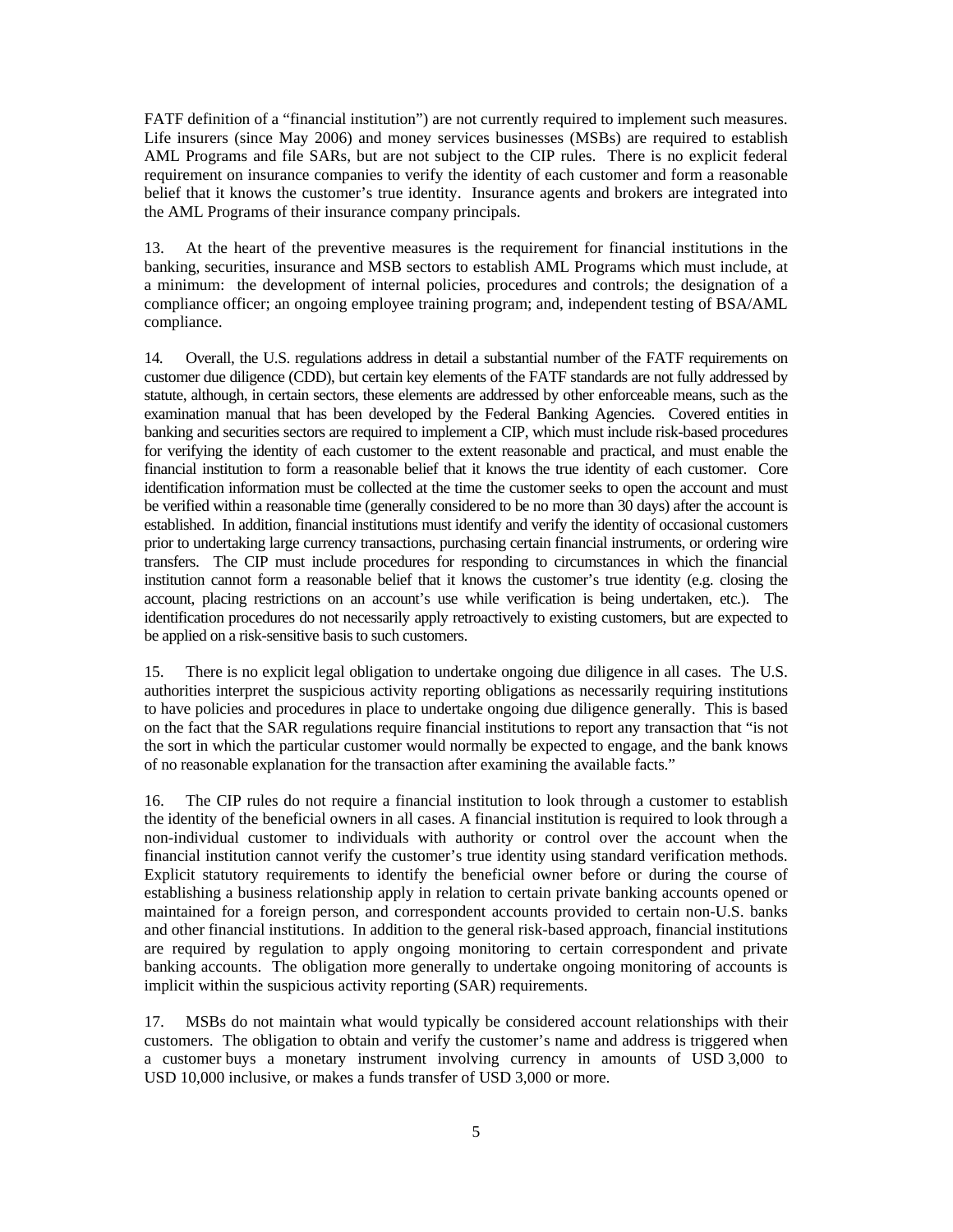18. Banks and securities firms are required by regulation to establish enhanced due diligence procedures with respect to private banking accounts valued at USD 1 million or more held by, or on behalf of, a non-U.S. person. Within this context they must also have procedures to identify politically exposed persons (PEPs), including ascertaining the identity of the nominal and beneficial owners of, and the source of the funds deposited into, the account. This rule does not apply to insurance companies and MSBs. The scope of the PEP requirement has been circumscribed by the narrow definition of private banking and the value threshold, but more general guidance, which was issued prior to this rule, remains in force and does not contain these limitations.

19. Covered financial institutions are required to apply enhanced due diligence when providing correspondent banking services for certain statutorily defined foreign banks. Such procedures must include taking reasonable steps to ascertain the identity of the foreign bank's owners, including the nature and extent of their individual ownership interests. Senior management must approve the overall enhanced due diligence procedures to be applied to correspondent accounts; however, there is no explicit requirement that the opening of individual correspondent accounts should involve senior management approval. Regulations prohibit the provision of correspondent banking services to foreign shell banks, either directly or indirectly through another foreign bank's account.

20. There are extensive BSA record-keeping requirements across most of the financial sector, but these are less complete for the insurance sector. With respect to wire transfers, the U.S. currently implements a USD 3,000 threshold for detailed record-keeping purposes. Above this level the ordering financial institution is required to obtain, verify and maintain the identity of the originator and obtain and maintain a record of the originator's name, address and account number. In the case of an established customer, financial institutions may rely on information obtained and recorded pursuant to customer identification and verification procedures required pursuant to account opening regulatory requirements. This originator information must be sent with the payment message in accordance with the "Travel Rule". Intermediary financial institutions must pass on as much of the originator information as is received with the payment message. Beneficiary financial institutions must implement risk-based procedures to handle wire transfers that are not accompanied by complete originator information. The U.S. currently does not comply with the FATF standards relating to the threshold level (now required to be USD 1,000) and batch transfers, although it should be noted that, under the interpretative note to Special Recommendation VII, countries have until then end of December 2006 to implement these measures.

21. Banks, securities firms, insurance companies and MSBs (except check cashers) are required to report suspicious transactions to FinCEN, which receives a very substantial number of such reports each year. In addition, a broad range of businesses and entities are required to report large cash transactions of USD 10,000 or more. Federal law provides protection from civil liability for all SAR reports made to the appropriate authorities, and "tipping off" is prohibited. However, the U.S has implemented a USD 5,000 threshold (USD 2,000 for MSBs) for mandatory reporting, which conflicts with the FATF standard that requires the reporting of all suspicious transactions, regardless of the amount. This impacts, in particular, the effectiveness of the reporting requirement with respect to terrorist financing-related transactions, as the importance of tracking relatively lowvalue transactions has been highlighted in this field. In addition, the SAR reporting requirement has not yet been extended to investment advisers and commodity trading advisors.

22. Countermeasures are available and have been applied by the U.S. with respect to foreign jurisdictions and entities. Such measures include designating jurisdictions of primary money laundering concern, and prohibiting the opening or maintaining of correspondent accounts with financial institutions in such jurisdictions. The U.S. uses a number of channels to advise financial institutions about concerns in the AML/CFT systems of other countries.

23. The U.S. has an extensive, but complex regulatory framework. FinCEN has core responsibility for administering the regulatory regime under the BSA, but it has formally delegated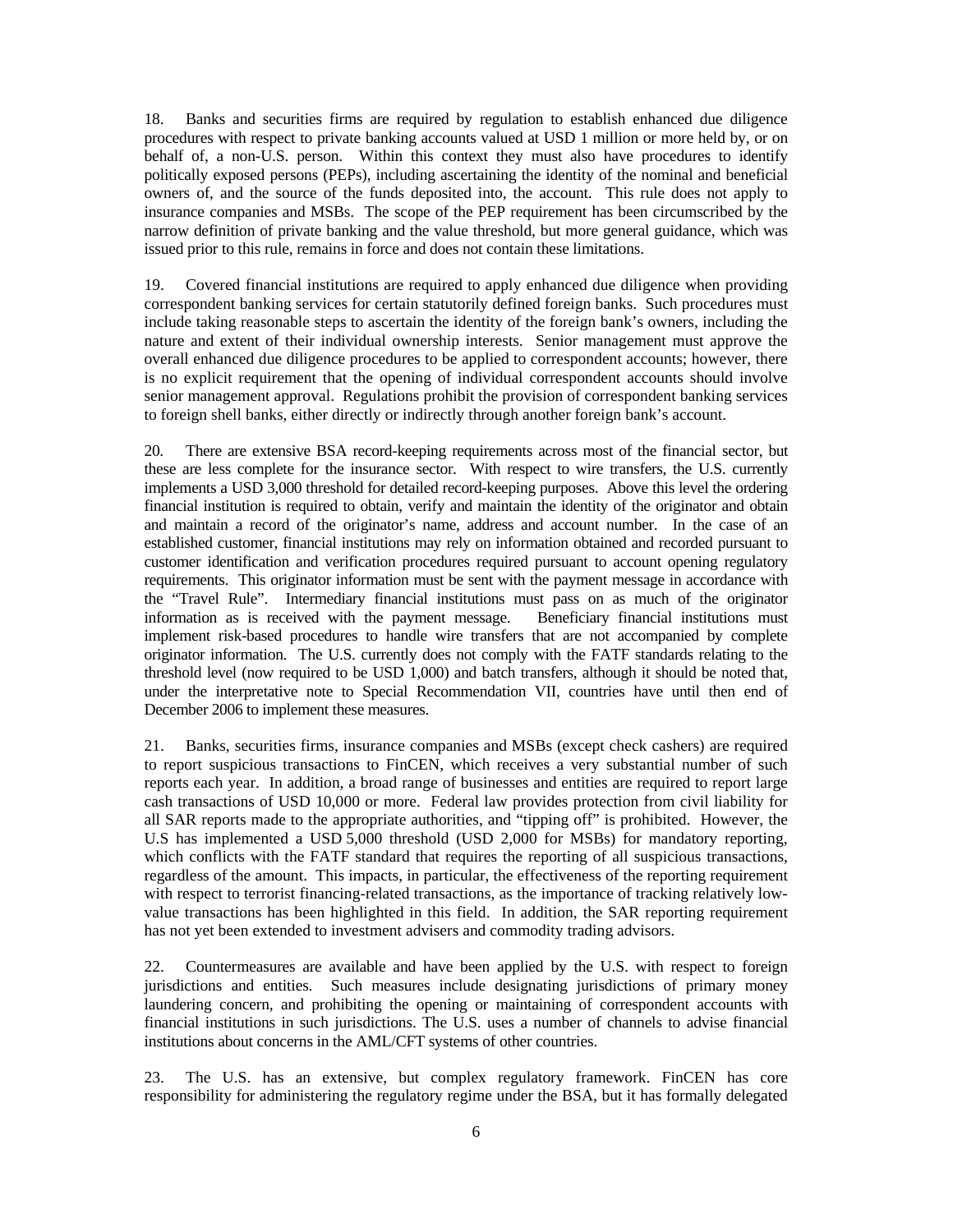its authority to examine financial institutions for compliance with the BSA to eight federal functional and financial regulatory agencies. In certain cases, this authority has been further delegated to the self-regulatory authorities. Although some parts of the financial services sector are regulated for safety and soundness purposes at state level only, there has been no delegation of BSA compliance responsibilities to the state authorities. However, cooperation between federal and state authorities is generally close.

24. The Federal Banking Agencies have sought to standardize their BSA examination procedures, and in June 2005 published a common procedures manual, which also serves as extensive guidance to financial institutions. Examinations carried out by state banking agencies under the cooperative agreements with the federal authorities are also conducted in accordance with the common manual. Between 1 October 2004 and 30 September 2005, the Federal Banking Agencies and the IRS (with respect to its responsibilities for certain depository institutions) undertook a total of 10,409 BSA/AML examinations and put in place a total of 71 formal enforcement actions due to BSA violations. The securities regulators, who have not published their examination manual, undertook over 2,400 BSA examinations over the same period.

25. The insurance industry is subject to state rather than federal regulation for safety and soundness purposes, but responsibility for oversight of compliance with BSA requirements has been given to the IRS. At the time of the on-site visit, the IRS had not yet commenced its AML/CFT examination of the insurance sector, since insurers have been given until 2 May 2006 to implement the AML Programs requirement and begin filing SARs as required by the new final rules.

26. In the MSB sector, the U.S. has implemented a federal registration system. As of 5 April 2006, 24,884 MSBs had registered with FinCEN; however, a 1997 study estimated that up to 200,000 MSBs may be operating in the U.S. It should be noted that part of this number are not required to register. Identifying and tracing unregistered MSBs poses a major challenge to the authorities and will have significant resource implications for the IRS as the competent authority for this sector. Additionally, 46 states have MSB licensing requirements, but these are not uniform. It is a federal offense to operate a money transmitting business in contravention of any applicable state licensing requirements; to fail to register with FinCEN; or to transport or transmit funds that are known to have been derived from a criminal offense or intended to be used to promote or support unlawful activity. The IRS is responsible for ensuring that MSBs register with FinCEN and for conducting AML/CFT compliance examinations. The IRS has undertaken approximately 6,500 BSA compliance examinations (including 3,712 in 2005) across the range of businesses for which it is responsible, including MSBs. The level of compliance by some agents in certain geographical areas is relatively low, and the ability/willingness of some MSBs to expend resources on ensuring compliance is limited.

27. In general, the regulators have broad legal authority and adequate powers to supervise, conduct examinations, acquire information and conduct enforcement proceedings against financial institutions and their employees for AML compliance failures. There is clear evidence that these powers are used extensively and on a regular basis. While examination authority for BSA compliance has been delegated to the federal functional regulators, FinCEN applies directly its enforcement powers under the BSA. Additionally, the federal functional regulators have broad authority to impose concurrent and independent administrative sanctions against the financial institutions, for example, those found to be in violation of the AML Program requirement. Sanctions may be imposed against a partner, director, officer, or employee of a financial institution, as well as against the financial institution itself. The sanctions regime is wide-ranging in terms of the options available, and institutions that have been found to be deficient have faced severe financial penalties.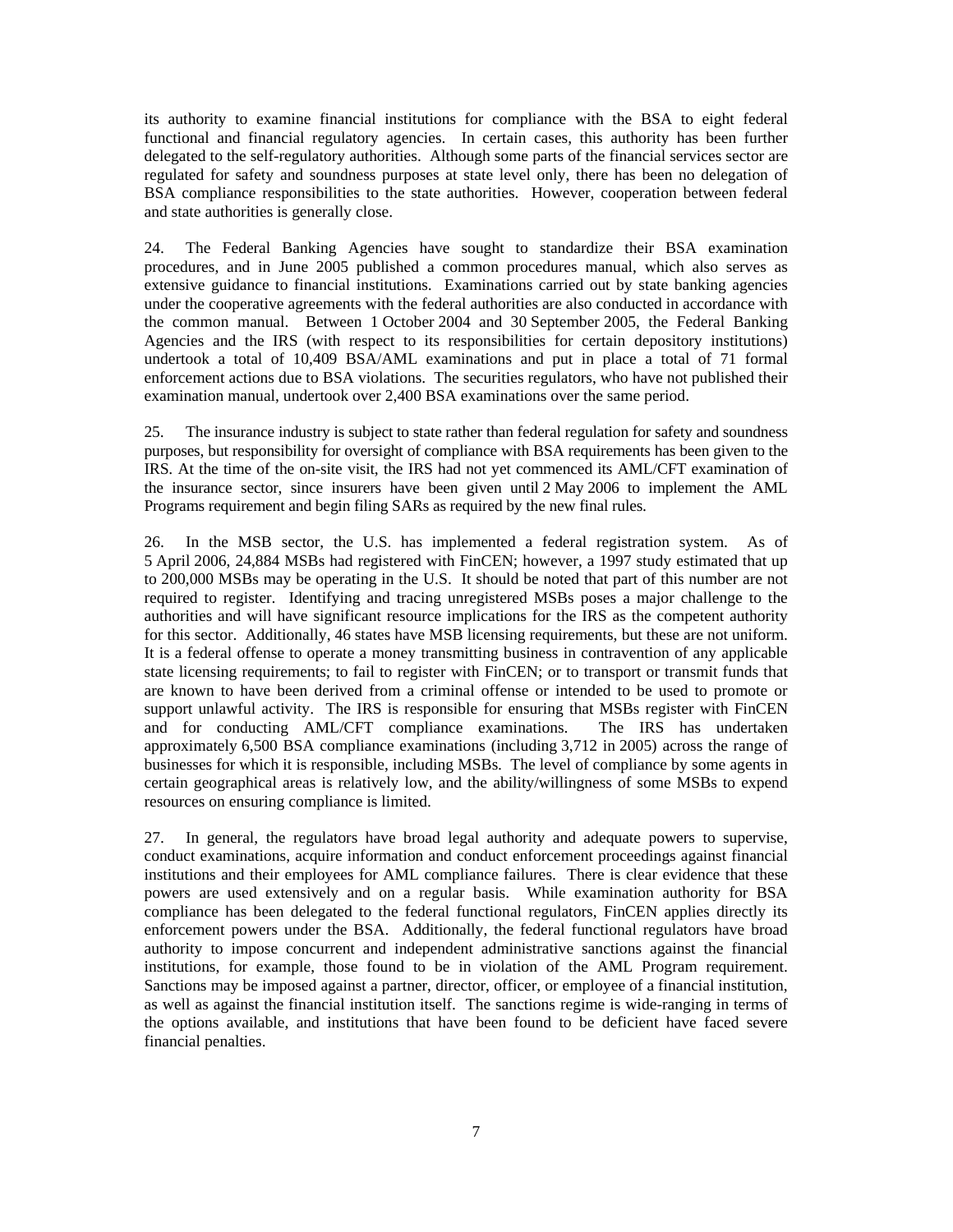## **4. PREVENTIVE MEASURES – DESIGNATED NON-FINANCIAL BUSINESSES AND PROFESSIONS**

28. The application of AML requirements to DNFBPs is limited, but measures are being taken to expand their obligations.

29. Casinos are subject to the BSA requirements relating to suspicious activity and large cash transaction reporting, record keeping and the establishment of AML Programs (i.e. internal controls). These requirements apply to state-licensed casinos (both land-based and riverboat), tribal casinos and state-licensed and tribal card clubs. Gaming establishments with a gross annual revenue of USD 1 million or less do not fall within the BSA definition of "casino" and are, therefore, not subject to these requirements. Internet gaming is prohibited in the U.S.

30. State/territory-licensed casino gaming operations are found in fourteen jurisdictions, each of which has a gaming regulator. The state gaming commissions typically investigate the qualifications of each applicant seeking a gaming license, issue casino licenses, promulgate regulations (including relating to internal controls), investigate violations of these regulations, and initiate regulatory compliance actions against licensees.

31. Tribal gaming is present in 27 states across the U.S. Many tribal gaming commissions have been established to oversee tribal gaming and are typically semi-autonomous or independent agencies of tribal governments. Tribal governments are required to submit their gaming ordinances or resolutions as well as any management contracts for the operation of gaming activities to the National Indian Gaming Commission (NIGC) for approval. The NIGC is authorized to conduct background investigations of primary management officials and key employees of a gaming operation, conduct audits, review and approve tribal gaming ordinances and management contracts, promulgate federal regulations, investigate violations of these gaming regulations, and undertake enforcement actions (including the assessment of fines and issuance of closure orders).

32. Casinos are required to collect, verify and record the customer's name, address and social security number when there is: a deposit of funds, account opened or line of credit extended; a transaction for or through a customer's deposit or credit account; an extension of credit in excess of USD 2,500; an advice, request or instruction with respect to a transaction involving persons, accounts or places outside the U.S., regardless of residency; a transaction with a face value of USD 3,000 or more; and transmittals of funds in excess of USD 3,000. Casinos are required to obtain information on the purpose and intended nature of the business relationship, and conduct ongoing due diligence, when customers open credit or check cashing accounts. They are also required to retain copies of certain records for a period of five years, including customer identification records and any supporting documentation or business records in support of all SARs that are filed.

33. FinCEN has delegated examination responsibility to the IRS for state/territory licensed casino gaming operations as well as tribal casinos.<sup>1</sup> Casinos are subject to civil and criminal penalties for violations of the BSA. The existing AML/CFT obligations appear to be implemented effectively in the casino sector, but the overall obligations with respect to CDD do not fully match those required of financial institutions.

34. Dealers in precious metals, stones or jewels were required to establish an AML Program (with generally the same elements as those required in the financial sectors) by 1 January 2006. Civil and criminal penalties are available for non-compliance. There are no obligations similar to

 $\overline{a}$ 

<sup>&</sup>lt;sup>1</sup> In the case of Nevada casinos, the IRS has examination responsibility for BSA compliance for Nevada casinos with between USD 1 million and USD 10 million in gross gaming revenues, examination responsibility for SAR compliance for all Nevada casinos, and backup examination authority for all Nevada casinos. FinCEN retains civil enforcement authority over all Nevada casinos.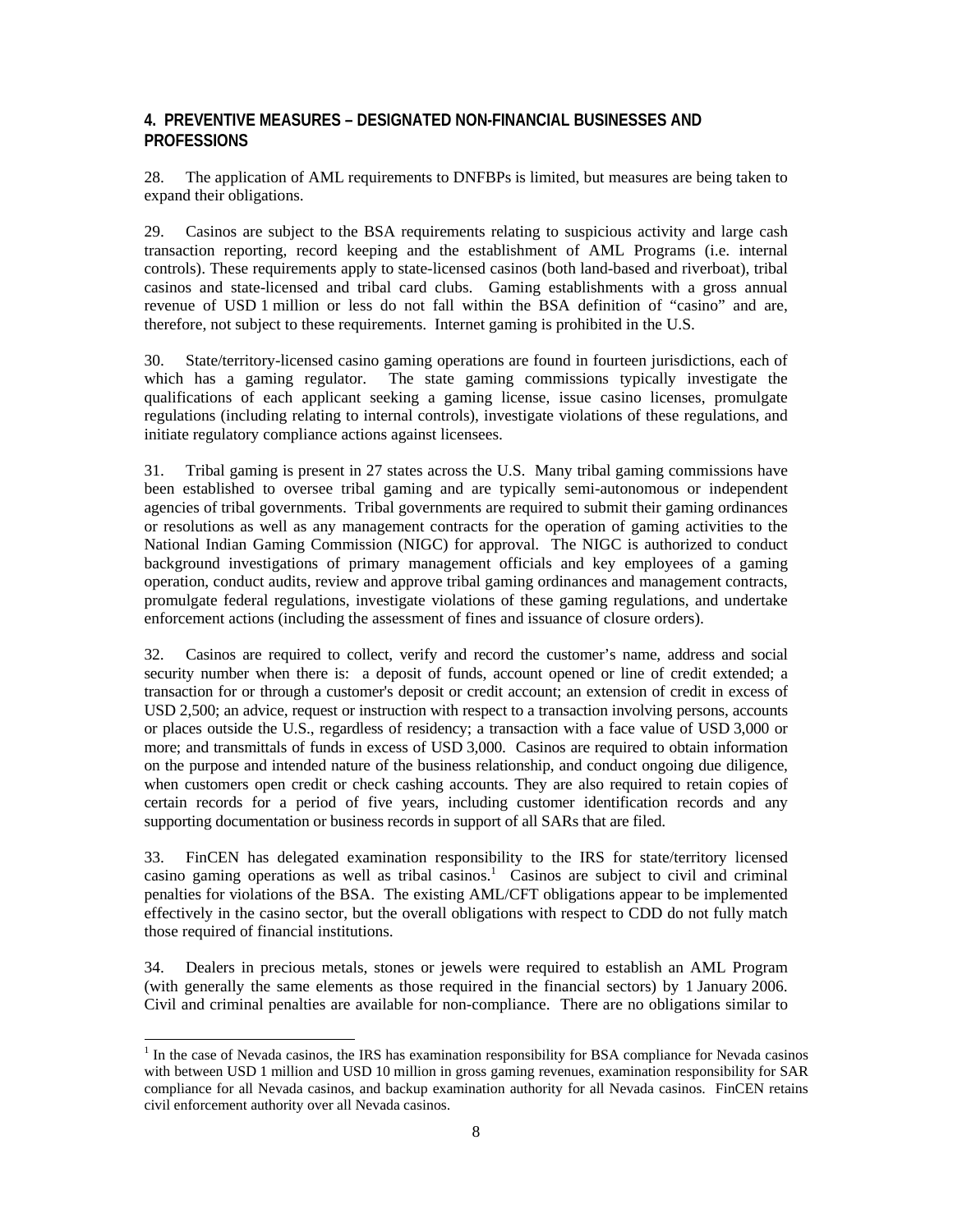those of the financial sector with respect to CDD measures, record keeping and suspicious transaction reporting. The IRS (which has been delegated examination authority for this sector) has indicated that it will commence AML compliance examination of dealers in precious metals, stones and jewels by mid-2006.

35. Accountants, lawyers, other legal professionals, real estate agents, and trust and company service providers (other than trust companies, which are subject to the same requirements as banks) are not currently subject to AML/CFT requirements (other than the large cash transaction reporting requirements).

#### **5. LEGAL PERSONS AND ARRANGEMENTS & NON-PROFIT ORGANISATIONS**

36. The U.S. authorities rely primarily on an investigatory approach to satisfy the requirements for access to adequate, accurate and timely information on the beneficial ownership and control of legal persons in order to investigate money laundering. At both the federal and state level there is a range of investigatory powers available to law enforcement and certain regulators to compel the disclosure of ownership information. These are generally sound and widely used, but the system is only as good as the information that is available to be acquired. For those companies whose shares are not quoted on the exchanges (i.e. the vast majority of the 13 million active legal entities in the U.S.), the information available within the jurisdiction is often minimal with respect to beneficial ownership. In the case of the states whose procedures were reviewed in the course of this evaluation (Delaware and Nevada), the company formation procedures and reporting requirements are such that the information on beneficial ownership may not, in most instances, be adequate, accurate or available on a timely basis. This is a vulnerability for the U.S. AML/CFT system.

37. With respect to legal arrangements, the U.S. recognizes trusts which are legal entities that are created under state law. The U.S. relies on the investigative approach to satisfy the requirements for access to accurate and current information on the beneficial ownership and control of trusts. Although it is acknowledged that the investigatory powers are generally sound and widely used, again, the system is only as good as the information that is available to be acquired. Virtually all U.S. states recognizing trusts have purposely chosen not to regulate them like other corporate vehicles. There are tax filing requirements imposed on trusts by the IRS and the IRS has access to some beneficial owner information when distributions are made to the beneficiary or income is earned by the trust, but can only share this information with law enforcement agencies in the course of an ongoing investigation that has criminal tax implications. Otherwise, law enforcement agencies can only access the information by obtaining an order from a judge, which can be readily obtained.

38. The NPO sector is monitored by the federal government and state authorities. Transparency is facilitated by federal tax laws, which provide that most information reported by tax-exempt NPOs to the IRS is available to the public. Tax exempt organizations are examined by the IRS for compliance with the tax laws and to ensure that applicants for tax exempt status are not persons who have been designated as terrorists. The other main transparency mechanisms include the certification program for USAID and self-regulation managed by umbrella and watchdog organizations. The U.S. states and the District of Columbia oversee the fund-raising practices of charities domiciled or operating in their jurisdictions. Thirty-nine U.S. states require any charity to register before soliciting funds within the state, no matter where the charity is domiciled. Overall, the measures which have been implemented to ensure that the NPO sector cannot be abused by terrorists or terrorist financiers are working effectively. U.S. authorities at both state and federal levels take action against illegitimate or fraudulent charities, including where they are able to demonstrate that these charities have been established to facilitate terrorist financing.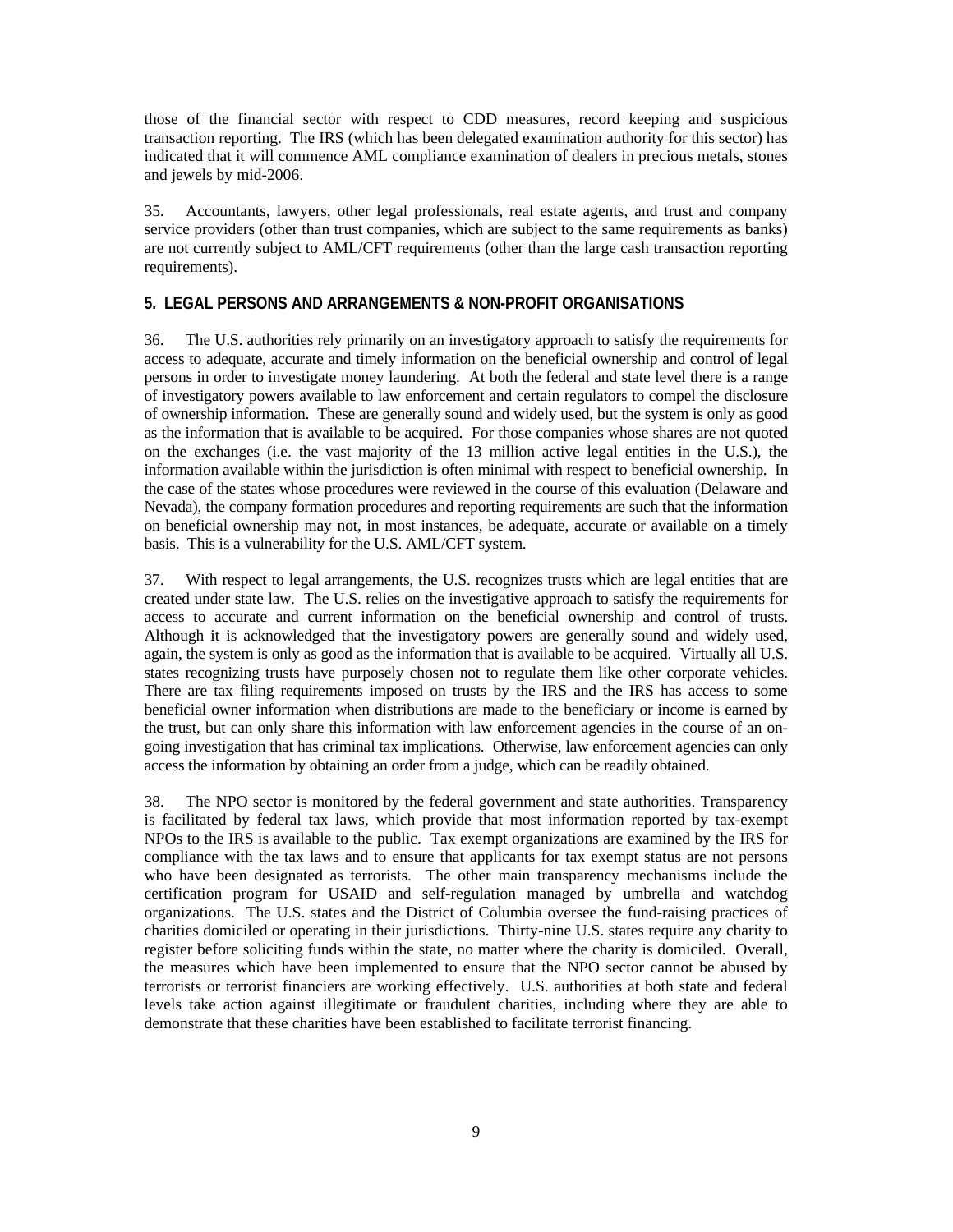#### **6. NATIONAL AND INTERNATIONAL CO-OPERATION**

39. Overall, the U.S. has implemented sufficient policy- and operational-level mechanisms to facilitate interagency cooperation and coordination at all levels nationally. However, the law enforcement arena appears to be fragmented. The U.S. authorities have tried to overcome this problem by, among other initiatives, undertaking a series of important reorganizations, the effectiveness of which cannot yet be measured since they are still in the relatively early days. At the operational level, there is much overlap between the jurisdictions of the various law enforcement agencies. This creates the need for more refined coordination. The joint task force model seems to be generally effective, provided that it is appropriately resourced and developed.

40. The capability and willingness of the U.S. for cross-border cooperation generally, and on AML/CFT specifically, is quite evident. Although based primarily on treaties and multilateral conventions allowing for extensive assistance, mutual legal assistance may also be granted in response to and on the sole ground of letters rogatory and through direct letters of request by Ministries of Justice. Most of the bilateral treaties entered into by the U.S. contain no dual criminality requirement as a condition for granting assistance. For the treaties with dual criminality provisions, those provisions are mostly limited to requests for assistance requiring compulsory or coercive measures.

41. The system for providing international cooperation in relation to freezing, seizure and confiscation is notable for its flexibility which assists in achieving maximum efficiency. Assistance in tracing and identifying assets normally does not necessitate formal proceedings and can mostly be done in an informal way via police-to-police communication. If for some reason an MLA request cannot directly be complied with in its own right, the U.S. authorities can seek implementation by initiating their own procedures based on a violation of U.S. statutes, with the only condition that the underlying activity can be translated in a criminal act punishable under U.S. law. It is U.S. policy and practice to share the proceeds of successful forfeiture actions with countries that made possible, or substantially facilitated, the forfeiture of assets under U.S. law.

42. The U.S. extradition regime, based on a network of treaties supplemented by conventions, is underpinned by a solid legal framework allowing for an efficient and active use of the extradition process. The shift from rigid list-based treaties to agreements primarily based on dual criminality has given the system much more flexibility and opportunities. The possibility for the U.S. to extradite its own nationals is an additional asset that can assist in dealing with issues of double jeopardy, jurisdiction and coordination. The statistics provided show an active use of the extradition process by the U.S. authorities, both in ML and TF. As with mutual legal assistance, the limitation to the ML offense in terms of predicate criminality may constitute a negative element in the light of the dual criminality condition. Indeed, if (in case of a non U.S. listed underlying offense) the facts cannot be translated to a criminal conduct punishable under U.S. law, the dual criminality principle will not be met and extradition may be obstructed or prohibited. Dual criminality does not affect terrorism-related extradition procedures, as the scope of terrorism related offenses is quite broad under U.S. law and largely corresponds with the definitions provided in the Terrorist Financing Convention.

43. The U.S. has implemented mechanisms that allow its FIU, law enforcement agencies and regulators to provide their foreign counterparts with a wide range of international cooperation. Similar mechanisms exist to facilitate international cooperation diagonally (e.g. from FIU to law enforcement, or from law enforcement to regulator). In general, exchanges of information concerning money laundering or terrorist financing may be provided promptly, either spontaneously or upon request, and without unduly restrictive conditions. Additionally, many U.S. agencies (including the FIU) are authorized to make inquiries or conduct investigations on behalf of their foreign counterparts.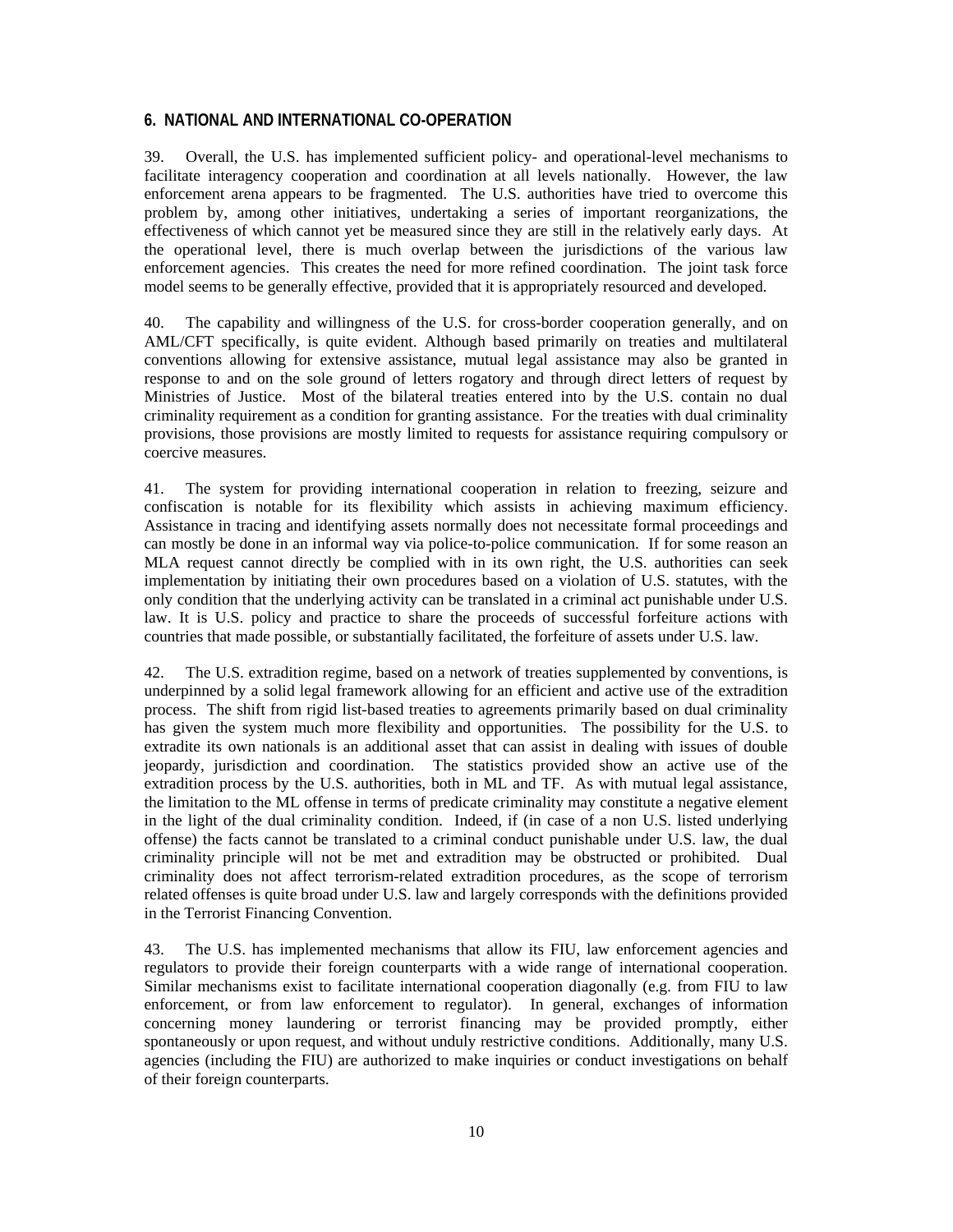# **7. RESOURCES AND STATISTICS**

44. Overall, authorities seem to be well-equipped, staffed, resourced and trained. However, there are concerns about the availability of resources within the IRS to undertake comprehensive examinations of the large number of institutions for which it is responsible (MSBs, insurance companies, non-federally regulated credit unions, credit card operators, casinos and card clubs, and dealers in precious metals and stones). It is clearly the case that the IRS needs to be allocated significantly more resources simply to address the MSB sector.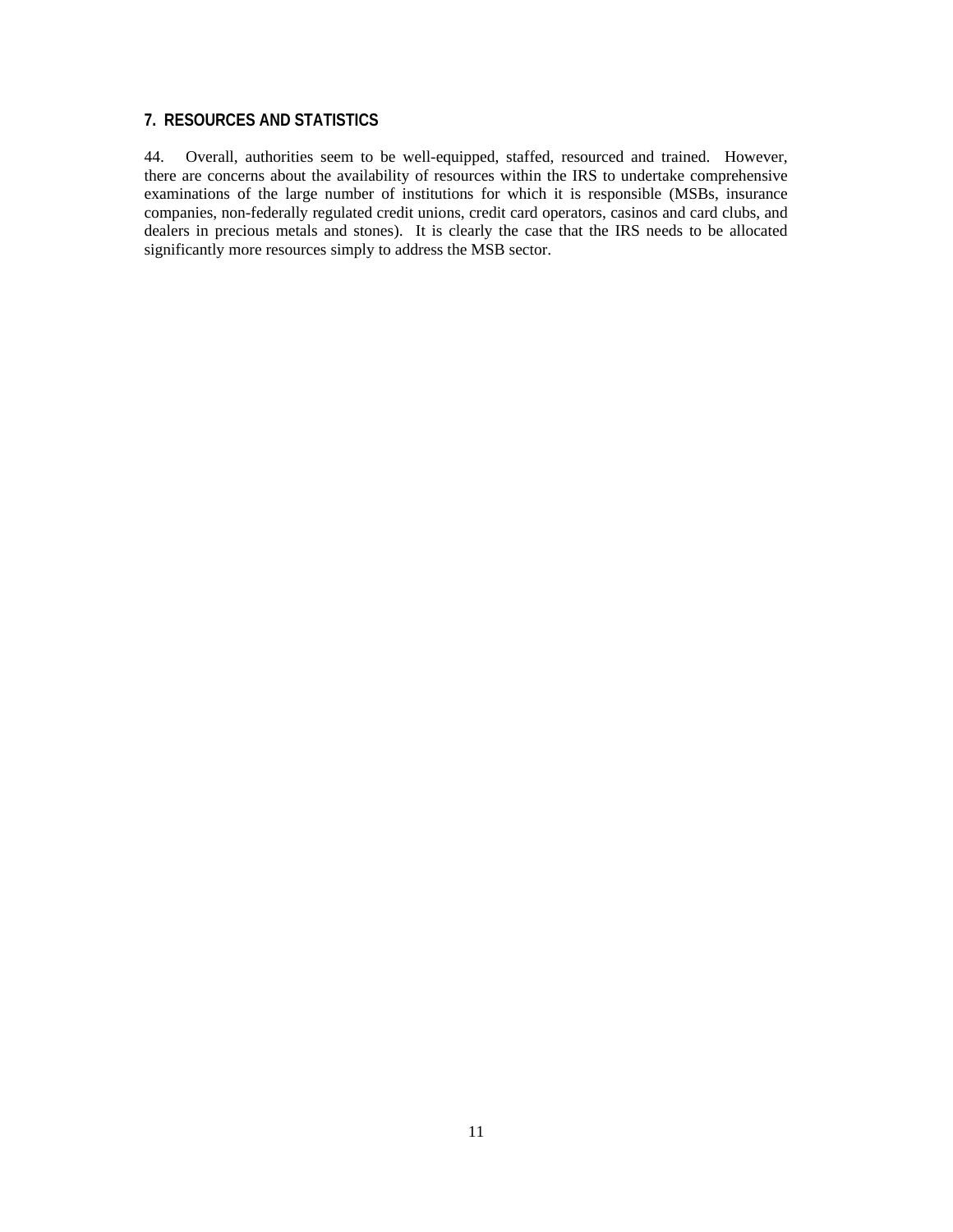#### **Table 1. Ratings of Compliance with FATF Recommendations**

The rating of compliance vis-à-vis the FATF Recommendations should be made according to the four levels of compliance mentioned in the 2004 Methodology [Compliant (C), Largely Compliant (LC), Partially Compliant (PC), Non-Compliant (NC)], or could, in exceptional cases, be marked as not applicable (na).

| <b>Forty Recommendations</b>                            | Rating    | Summary of factors underlying rating <sup>2</sup>                                                                                                                                                                                                                                                                                                                                                                                                                                                                                                                                                                                                                                                                                                                                                                                                                                                                                                                                                                                                                                                                                                                                                                           |
|---------------------------------------------------------|-----------|-----------------------------------------------------------------------------------------------------------------------------------------------------------------------------------------------------------------------------------------------------------------------------------------------------------------------------------------------------------------------------------------------------------------------------------------------------------------------------------------------------------------------------------------------------------------------------------------------------------------------------------------------------------------------------------------------------------------------------------------------------------------------------------------------------------------------------------------------------------------------------------------------------------------------------------------------------------------------------------------------------------------------------------------------------------------------------------------------------------------------------------------------------------------------------------------------------------------------------|
| Legal systems                                           |           |                                                                                                                                                                                                                                                                                                                                                                                                                                                                                                                                                                                                                                                                                                                                                                                                                                                                                                                                                                                                                                                                                                                                                                                                                             |
| 1. ML offense                                           | LC        | a. The list of domestic predicate offenses does not fully cover 2 out of the 20<br>designated categories of offenses specifically (insider trading and market<br>manipulation, and piracy).<br>b. The list of foreign predicate offenses does not cover 8 out of the 20<br>designated categories of offenses.<br>c. The definition of "transaction" in s.1956(a)(1) means that mere possession<br>as well as concealment of proceeds of crime, does not constitute the<br>laundering of proceeds.<br>d. The definition of "property" in relation to the section 1956(a)(2) offense<br>(international money laundering) only includes monetary instruments or funds.                                                                                                                                                                                                                                                                                                                                                                                                                                                                                                                                                         |
| 2. ML offense-mental<br>element and corporate liability | C         | e. The Recommendation is fully observed.                                                                                                                                                                                                                                                                                                                                                                                                                                                                                                                                                                                                                                                                                                                                                                                                                                                                                                                                                                                                                                                                                                                                                                                    |
| 3. Confiscation and<br>provisional measures             | LC        | f. Where the proceeds are derived from one of the designated categories of<br>offenses that are not domestic or foreign predicate offenses for ML, a<br>freezing/seizing or confiscation action cannot be based on the money<br>laundering offense.<br>g. Property of equivalent value which may be subject to confiscation cannot<br>be seized/restrained.                                                                                                                                                                                                                                                                                                                                                                                                                                                                                                                                                                                                                                                                                                                                                                                                                                                                 |
| Preventive measures                                     |           |                                                                                                                                                                                                                                                                                                                                                                                                                                                                                                                                                                                                                                                                                                                                                                                                                                                                                                                                                                                                                                                                                                                                                                                                                             |
| 4. Secrecy laws consistent<br>with the Recommendations  | C         | • This Recommendation is fully observed.                                                                                                                                                                                                                                                                                                                                                                                                                                                                                                                                                                                                                                                                                                                                                                                                                                                                                                                                                                                                                                                                                                                                                                                    |
| 5. Customer due diligence                               | <b>PC</b> | No obligation in law or regulation to identify beneficial owners except in<br>$\bullet$<br>very specific circumstances (i.e. correspondent banking and private<br>banking for non-U.S. clients).<br>No explicit obligation to conduct ongoing due diligence, except in certain<br>defined circumstances.<br>Customer identification for occasional transactions limited to cash deals only.<br>No requirement for life insurers issuing covered insurance products to<br>verify and establish the true identity of the customer, (except for those<br>insurance products that fall within the definition of a "security" under the<br>federal securities laws).<br>No measures applicable to investment advisers and commodity trading<br>advisors.<br>Verification of identity until after the establishment of the business<br>relationship is not limited to circumstances where it is essential not to<br>interrupt the normal course of business.<br>No explicit obligation to terminate the business relationship if verification<br>$\bullet$<br>process cannot be completed.<br>• The effectiveness of applicable measures in the insurance sector (which<br>went into force on 2 May 2006) cannot yet be assessed. |
| 6. Politically exposed<br>persons                       | LC        | Measures relating to PEPs do not explicitly apply to MSBs, the insurance<br>$\bullet$<br>sector, investment advisers and commodity trading advisors.                                                                                                                                                                                                                                                                                                                                                                                                                                                                                                                                                                                                                                                                                                                                                                                                                                                                                                                                                                                                                                                                        |

<sup>2</sup> These factors are only required to be set out when the rating is less than Compliant.

 $\overline{a}$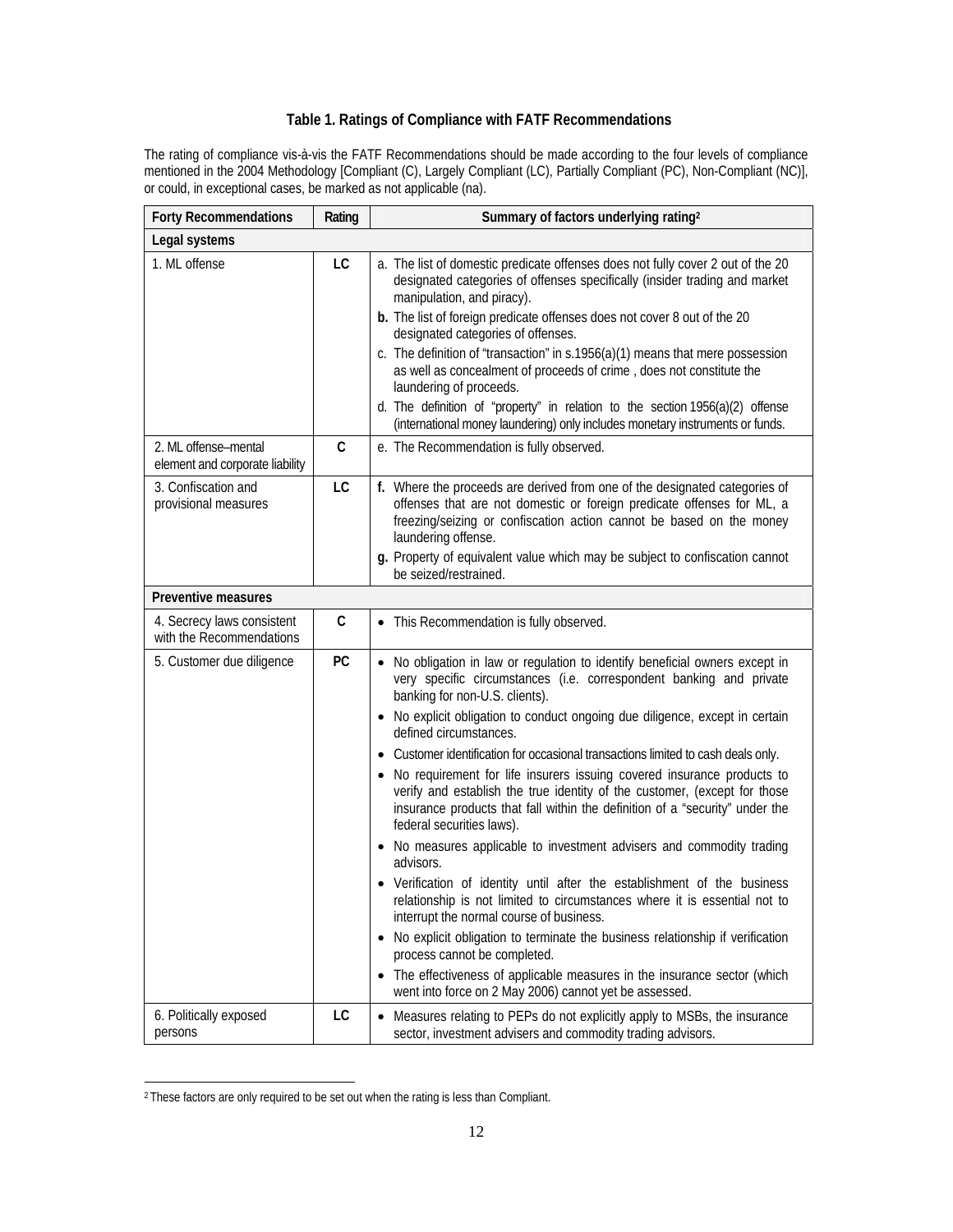| 7. Correspondent banking                           | LC        | • No obligation to require senior management approval when opening<br>individual correspondent accounts.                                                                                                                                                                                                                                                                                                                                      |
|----------------------------------------------------|-----------|-----------------------------------------------------------------------------------------------------------------------------------------------------------------------------------------------------------------------------------------------------------------------------------------------------------------------------------------------------------------------------------------------------------------------------------------------|
| 8. New technologies & non<br>face-to-face business | LC        | • No explicit provision requiring life insurers MSBs, or investment advisers<br>and commodity trading advisors to have policies and procedures for non-<br>face-to-face business relationships or transactions.                                                                                                                                                                                                                               |
| 9. Third parties and<br>introducers                | LC        | No explicit obligation on relying institution to obtain core information from introducer.<br>$\bullet$<br>No measures have been applied to investment advisers and commodity<br>trading advisors, or the insurance sector.                                                                                                                                                                                                                    |
| 10. Record keeping                                 | LC        | • Life insurers of covered products are only required to keep limited records<br>of SARs, Form 8300s, their AML Program and related documents.                                                                                                                                                                                                                                                                                                |
| 11. Unusual transactions                           | LC        | In the insurance, and MSB sectors, there is no specific requirement to<br>$\bullet$<br>establish and retain (for five years) written records of the background and<br>purpose of complex, unusual large transactions or unusual patterns of<br>transaction that have no apparent or visible economic or lawful purpose<br>(outside of the SAR, CTR and Form 8300 requirements).                                                               |
|                                                    |           | No measures have been applied to investment advisers and commodity trading advisors.<br>$\bullet$                                                                                                                                                                                                                                                                                                                                             |
| 12. DNFBP - R.5, 6, 8-11                           | <b>NC</b> | • Casinos are not required to perform enhanced due diligence for higher<br>risk categories of customer, nor is there a requirement to undertake CDD<br>when there is a suspicion of money laundering or terrorist financing (R.5).<br>Accountants, dealers in precious metals and stones, lawyers and real estate<br>agents are not subject to customer identification and record keeping<br>requirements that meet Recommendations 5 and 10. |
|                                                    |           | None of the DNFBP sectors is subject to obligations that relate to<br>Recommendations 6, 8 or 11 (except for casinos in relation to R.11).                                                                                                                                                                                                                                                                                                    |
| 13. Suspicious transaction<br>reporting            | LC        | • The existence of a USD 5,000 threshold for reporting suspicious activity.<br>No measures have been applied to investment advisers and commodity<br>$\bullet$<br>trading advisors.<br>The effectiveness of measures in the insurance and mutual funds sectors<br>$\bullet$<br>cannot yet be assessed.                                                                                                                                        |
| 14. Protection & no tipping-off                    | C         | • The Recommendation is fully observed.                                                                                                                                                                                                                                                                                                                                                                                                       |
| 15. Internal controls,<br>compliance & audit       | LC        | • AML Program requirements have not been applied to certain non-federally<br>regulated banks, investment advisers and commodity trading advisors.<br>• It is not yet possible to assess the effectiveness of these measures in the                                                                                                                                                                                                            |
|                                                    |           | insurance sector.                                                                                                                                                                                                                                                                                                                                                                                                                             |
|                                                    |           | There is no obligation under the BSA for financial institutions to implement<br>employee screening procedures.                                                                                                                                                                                                                                                                                                                                |
| 16. DNFBP - R.13-15 & 21                           | NC        | • Casinos are the only DNFBP sector that is required to report suspicious<br>transactions; however, there is a threshold on that obligation.<br>• Accountants, lawyers, real estate agents and TCSPs are not subject to<br>the "tipping off" provision or protected from liability when they choose to                                                                                                                                        |
|                                                    |           | file a suspicious transaction report.<br>• Accountants, lawyers, real estate agents and TCSPs are not required to                                                                                                                                                                                                                                                                                                                             |
|                                                    |           | implement adequate internal controls (i.e. AML Programs).<br>Dealers in precious metals, precious stones, or jewels are required to<br>implement AML programs; however, the effectiveness of implementation<br>cannot yet be assessed.                                                                                                                                                                                                        |
|                                                    |           | There are no specific obligations on accountants, lawyers, real estate<br>٠<br>agents or TCSPs to give special attention to the country advisories that<br>FinCEN has issued and which urge enhanced scrutiny of financial<br>transactions with countries that have deficient AML controls.                                                                                                                                                   |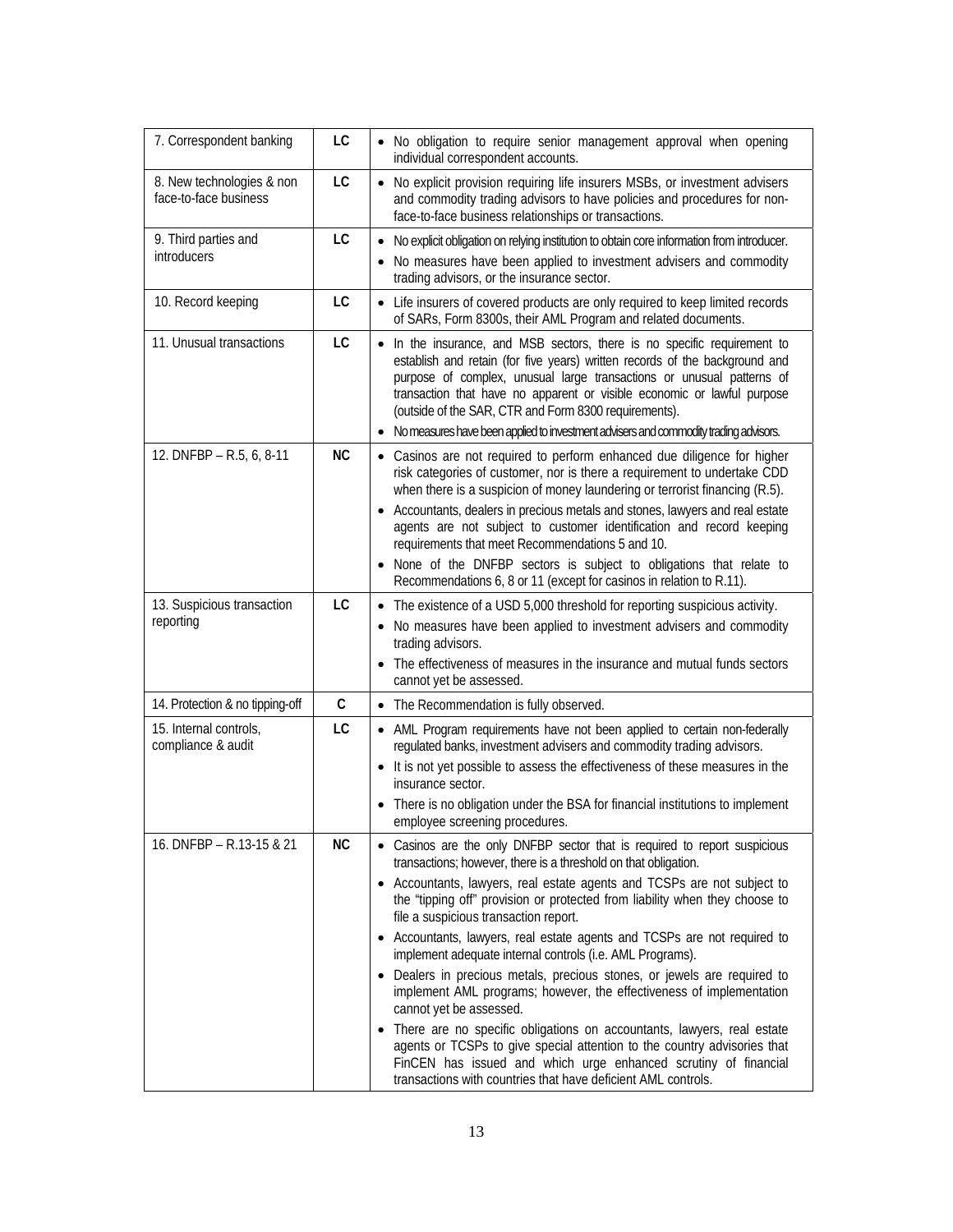| 17. Sanctions                                         | LC           | • Some banking and securities participants are not subject to all AML/CFT<br>requirements and related sanctions at the federal level.<br>The effectiveness of the measures in the insurance sector can not yet be<br>$\bullet$<br>assessed.<br>There are concerns about how effectively sanctions are applied in the MSB<br>$\bullet$<br>sector given the current level of the IRS's resources.                                                                                                                                                                                                                                                                                                                                                                                                                        |
|-------------------------------------------------------|--------------|------------------------------------------------------------------------------------------------------------------------------------------------------------------------------------------------------------------------------------------------------------------------------------------------------------------------------------------------------------------------------------------------------------------------------------------------------------------------------------------------------------------------------------------------------------------------------------------------------------------------------------------------------------------------------------------------------------------------------------------------------------------------------------------------------------------------|
| 18. Shell banks                                       | C            | The Recommendation is fully observed.<br>$\bullet$                                                                                                                                                                                                                                                                                                                                                                                                                                                                                                                                                                                                                                                                                                                                                                     |
| 19. Other forms of reporting                          | C            | • The Recommendation is fully observed.                                                                                                                                                                                                                                                                                                                                                                                                                                                                                                                                                                                                                                                                                                                                                                                |
| 20. Other NFBP & secure<br>transaction techniques     | $\mathsf{C}$ | • This Recommendation is fully observed.                                                                                                                                                                                                                                                                                                                                                                                                                                                                                                                                                                                                                                                                                                                                                                               |
| 21. Special attention for<br>higher risk countries    | LC           | • In the insurance sector, there is no specific requirement to establish and<br>retain written records of transactions with persons from/in countries that<br>do not or insufficiently apply the FATF Recommendations.                                                                                                                                                                                                                                                                                                                                                                                                                                                                                                                                                                                                 |
|                                                       |              | No measures have been applied to investment advisers and commodity<br>$\bullet$<br>trading advisors.                                                                                                                                                                                                                                                                                                                                                                                                                                                                                                                                                                                                                                                                                                                   |
| 22. Foreign branches &<br>subsidiaries                | LC           | • BSA requirements do not apply to the foreign branches and offices of domestic<br>life insurers issuing and underwriting covered life insurance products.                                                                                                                                                                                                                                                                                                                                                                                                                                                                                                                                                                                                                                                             |
| 23. Regulation, supervision<br>and monitoring         | LC           | • Some securities sector participants are not subject to supervision for<br>AML/CFT requirements.<br>The effectiveness of the measures in the insurance sector can not yet be<br>assessed.<br>Concerns about IRS examination resources.<br>$\bullet$                                                                                                                                                                                                                                                                                                                                                                                                                                                                                                                                                                   |
| 24. DNFBP - regulation,<br>supervision and monitoring | PC           | • There is no regulatory oversight for AML/CFT compliance for accountants,<br>lawyers, real estate agents or TCSPs.<br>The supervisory regime for Nevada casinos is currently not harmonized<br>with the BSA requirements.                                                                                                                                                                                                                                                                                                                                                                                                                                                                                                                                                                                             |
| 25. Guidelines & Feedback                             | $\mathsf{C}$ | The Recommendation is fully observed.<br>$\bullet$                                                                                                                                                                                                                                                                                                                                                                                                                                                                                                                                                                                                                                                                                                                                                                     |
| Institutional and other measures                      |              |                                                                                                                                                                                                                                                                                                                                                                                                                                                                                                                                                                                                                                                                                                                                                                                                                        |
| 26. The FIU                                           | LC           | • The effectiveness of FinCEN, is impeded by:<br>perceptions concerning the value of its products and the risk that over-<br>$\frac{1}{2}$<br>emphasis on FinCEN's network function will weaken its place in the<br>AML/CFT chain;<br>the handling of the huge amount of 14 million reports of which 70% are<br>still filed in a paper format;<br>the fact that SAR filing is only done in 30-60 days after detection; and<br>insufficient adequate/timely feedback to reporting institutions.<br>Since terrorism-related information in requests from foreign FIUs is shared<br>$\bullet$<br>with law enforcement-for networking-without the prior authorization of<br>the foreign FIU, the U.S. does not act in accordance with international<br>principles of information exchange established by the Egmont Group. |
| 27. Law enforcement authorities                       | С            | The Recommendation is fully observed.<br>$\bullet$                                                                                                                                                                                                                                                                                                                                                                                                                                                                                                                                                                                                                                                                                                                                                                     |
| 28. Powers of competent<br>authorities                | $\mathsf C$  | The Recommendation is fully observed.<br>$\bullet$                                                                                                                                                                                                                                                                                                                                                                                                                                                                                                                                                                                                                                                                                                                                                                     |
| 29. Supervisors                                       | С            | This Recommendation is fully observed.<br>$\bullet$                                                                                                                                                                                                                                                                                                                                                                                                                                                                                                                                                                                                                                                                                                                                                                    |
| 30. Resources, integrity and<br>training              | LC           | The IRS is not adequately resourced to conduct examinations of the entities that<br>$\bullet$<br>it is responsible for supervising, in particular, the MSB and insurance sectors.                                                                                                                                                                                                                                                                                                                                                                                                                                                                                                                                                                                                                                      |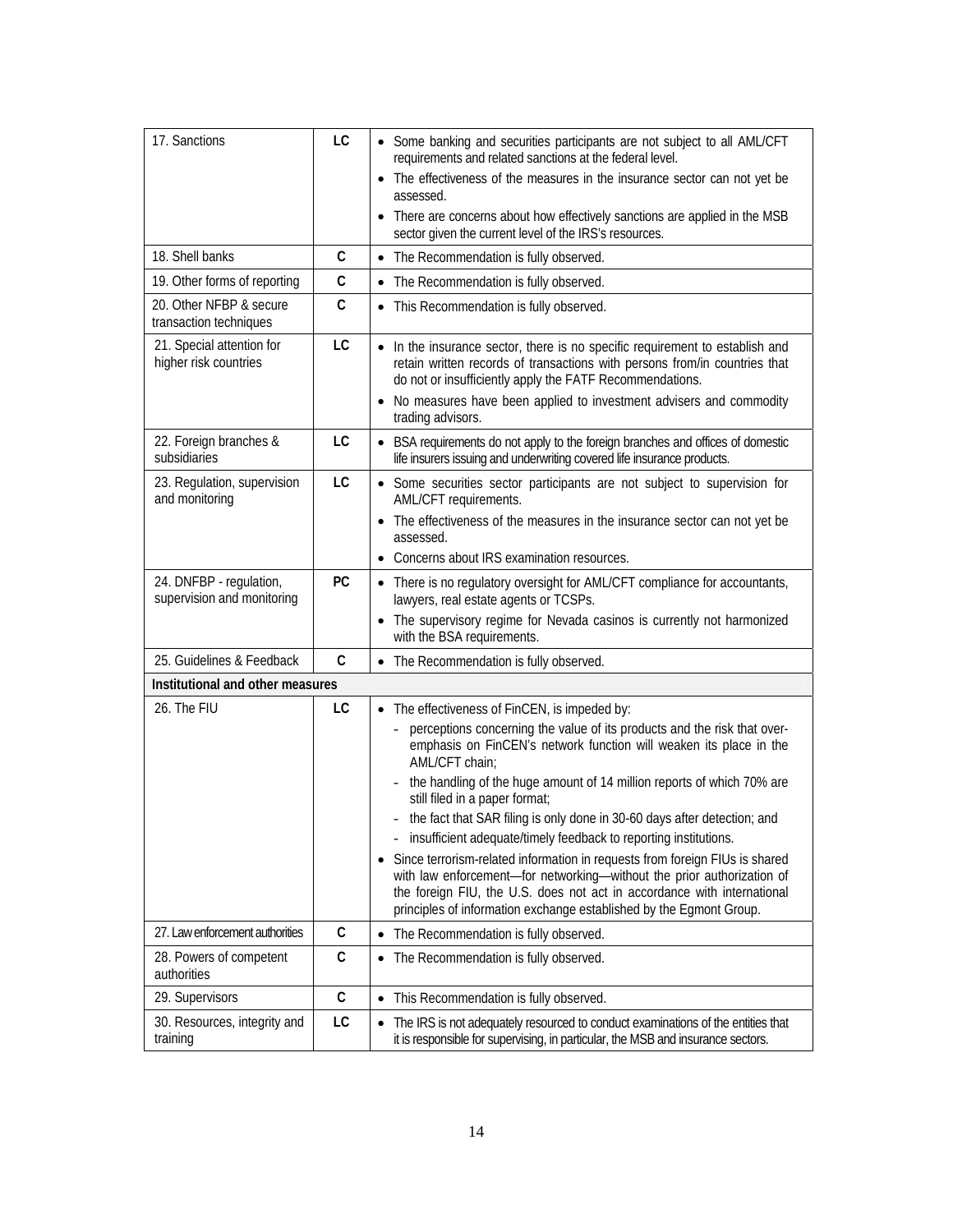| 31. National co-operation                        | LC        | • There remains a gap between the policy level and operational level law<br>enforcement work.<br>• More refined coordination is needed amongst law enforcement agencies                                                                                                                                                                                                                                                                                                                                                                                                                                                                                                                      |
|--------------------------------------------------|-----------|----------------------------------------------------------------------------------------------------------------------------------------------------------------------------------------------------------------------------------------------------------------------------------------------------------------------------------------------------------------------------------------------------------------------------------------------------------------------------------------------------------------------------------------------------------------------------------------------------------------------------------------------------------------------------------------------|
|                                                  |           | with overlapping jurisdictions.                                                                                                                                                                                                                                                                                                                                                                                                                                                                                                                                                                                                                                                              |
| 32. Statistics                                   | LC        | • Freezing, seizing and confiscation statistics are not specified into ML and<br>TF related seizures and confiscations.<br>No statistics on TF related confiscations.<br>FinCEN collects and maintains substantial valuable statistical BSA data,<br>which can be used to provide a partial picture of the effectiveness of the<br>U.S. AML/CFT regime; however, FinCEN's data would need to be coupled<br>with that of other federal agencies and departments in order to produce a<br>comprehensive view of overall effectiveness of U.S. AML/CFT systems.<br>• MLA and extradition statistics are not broken down annually, and do not<br>show the time required to respond to a request. |
| 33. Legal persons -<br>beneficial owners         | <b>NC</b> | • While the investigative powers are generally sound and widely used, there are<br>no measures in place to ensure that there is adequate, accurate and timely<br>information on the beneficial ownership and control of legal persons that can<br>be obtained or accessed in a timely fashion by competent authorities.<br>There are no measures taken by those jurisdictions which permit the issue of<br>$\bullet$<br>bearer shares to ensure that bearer shares are not misused for money<br>laundering.                                                                                                                                                                                  |
| 34. Legal arrangements -<br>beneficial owners    | <b>NC</b> | • While the investigative powers are generally sound and widely used, there<br>is minimal information concerning the beneficial owners of trusts that can<br>be obtained or accessed by the competent authorities in a timely fashion.                                                                                                                                                                                                                                                                                                                                                                                                                                                       |
| International Co-operation                       |           |                                                                                                                                                                                                                                                                                                                                                                                                                                                                                                                                                                                                                                                                                              |
| 35. Conventions                                  | LC        | • Not all conduct specified in Article 3 (Vienna) and Article 6 (Palermo) has<br>been criminalized, and there is no a sufficiently comprehensive list of<br>foreign predicates related to organized criminal groups as required by<br>Article 6(2)(c) (Palermo).                                                                                                                                                                                                                                                                                                                                                                                                                             |
| 36. Mutual legal assistance<br>(MLA)             | LC        | . Dual criminality may impede MLA where the request relates to the<br>laundering of proceeds that are derived from a designated predicate<br>offense which is not covered.                                                                                                                                                                                                                                                                                                                                                                                                                                                                                                                   |
| 37. Dual criminality                             | C         | • This Recommendation is fully observed.                                                                                                                                                                                                                                                                                                                                                                                                                                                                                                                                                                                                                                                     |
| 38. MLA on confiscation<br>and freezing          | LC        | • Dual criminality may impede MLA where the request relates to the<br>laundering of proceeds that are derived from a designated predicate<br>offense which is not covered.                                                                                                                                                                                                                                                                                                                                                                                                                                                                                                                   |
| 39. Extradition                                  | LC        | • Dual criminality may impede extradition where the request relates to the<br>laundering of proceeds that are derived from a designated predicate<br>offense which is not covered.<br>• List-based treaties do not cover ML.                                                                                                                                                                                                                                                                                                                                                                                                                                                                 |
| 40. Other forms of co-operation                  | C         | • This Recommendation is fully observed.                                                                                                                                                                                                                                                                                                                                                                                                                                                                                                                                                                                                                                                     |
| <b>Nine Special</b><br><b>Recommendations</b>    | Rating    | Summary of factors underlying rating                                                                                                                                                                                                                                                                                                                                                                                                                                                                                                                                                                                                                                                         |
| SR.I<br>Implement UN<br>instruments              | LC        | • Not all UN1267 designations are transposed in the OFAC list.                                                                                                                                                                                                                                                                                                                                                                                                                                                                                                                                                                                                                               |
| Criminalize terrorist<br>SR.II.<br>financing     | C         | • This Recommendation is fully observed.                                                                                                                                                                                                                                                                                                                                                                                                                                                                                                                                                                                                                                                     |
| SR.III Freeze and<br>confiscate terrorist assets | LC        | • Compliance monitoring in non-federally regulated sectors (e.g. insurance,<br>MSBs) is ineffective.<br>• Not all S/RES/1267(1999) designations are transposed in the OFAC list.                                                                                                                                                                                                                                                                                                                                                                                                                                                                                                             |